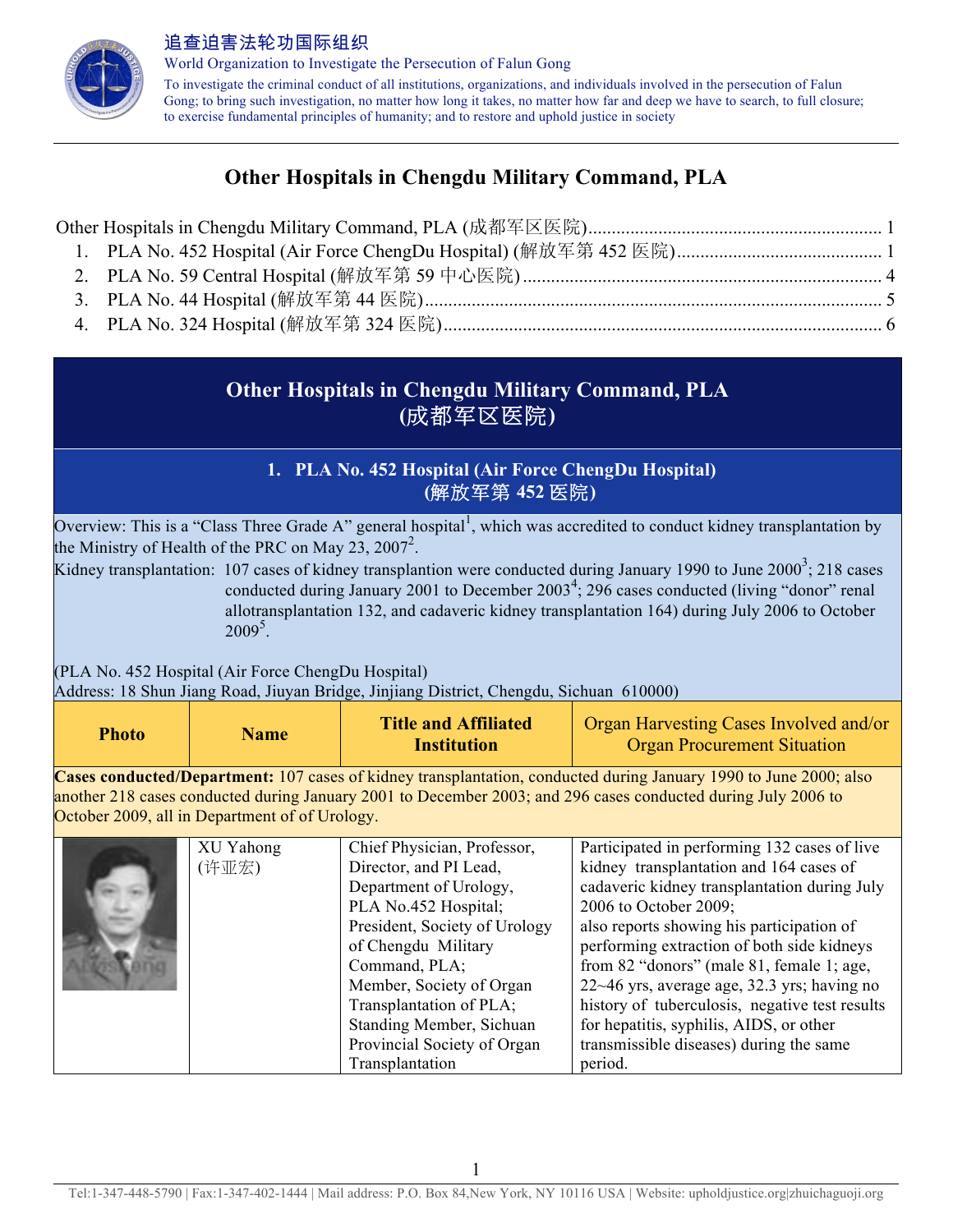

World Organization to Investigate the Persecution of Falun Gong

To investigate the criminal conduct of all institutions, organizations, and individuals involved in the persecution of Falun Gong; to bring such investigation, no matter how long it takes, no matter how far and deep we have to search, to full closure; to exercise fundamental principles of humanity; and to restore and uphold justice in society

| MA Xiaoping<br>(马小平) | Deputy Chief Physician,<br>Department of Urology;<br>Director,<br>Kidney Transplantation<br>Center,<br>PLA No.452 Hospital;<br>Member, Sichuan Provincial<br>Society of Organ<br>Transplantation, The Chinese<br>Association of Medicine<br>(CAM) | Participated in performing 132 cases of live<br>kidney transplantation and 164 cases of<br>cadaveric kidney transplantation during July<br>2006 to October 2009;<br>also reports showing his participation of<br>performing extraction of both side kidneys<br>from 82 "donors" (male 81, female 1; age,<br>22~46 yrs, average age, 32.3 yrs; having no<br>history of tuberculosis, negative test results<br>for hepatitis, syphilis, AIDS, or other<br>transmissible diseases) during the same<br>period. |
|----------------------|---------------------------------------------------------------------------------------------------------------------------------------------------------------------------------------------------------------------------------------------------|------------------------------------------------------------------------------------------------------------------------------------------------------------------------------------------------------------------------------------------------------------------------------------------------------------------------------------------------------------------------------------------------------------------------------------------------------------------------------------------------------------|
| GU Xinwei<br>(顾新伟)   | Deputy Chief Physician,<br>Department of Urology,<br>PLA No.452 Hospital                                                                                                                                                                          | Participated in performing 132 cases of live<br>kidney transplantation and 164 cases of<br>cadaveric kidney transplantation during July<br>2006 to October 2009;<br>also reports showing his participation of<br>performing extraction of both side kidneys<br>from 82 "donors" (male 81, female 1; age,<br>22~46 yrs, average age, 32.3 yrs; having no<br>history of tuberculosis, negative test results<br>for hepatitis, syphilis, AIDS, or other<br>transmissible diseases) during the same<br>period. |
| LI Jian<br>(李健)      | Department of Urology,<br>PLA No.452 Hospital                                                                                                                                                                                                     | Participated in performing 132 cases of live<br>kidney transplantation and 164 cases of<br>cadaveric kidney transplantation during July<br>2006 to October 2009;<br>also reports showing his participation of<br>performing extraction of both side kidneys<br>from 82 "donors" (male 81, female 1; age,<br>22~46 yrs, average age, 32.3 yrs; having no<br>history of tuberculosis, negative test results<br>for hepatitis, syphilis, AIDS, or other<br>transmissible diseases) during the same<br>period. |
| LI Honghui<br>(李宏辉)  | Deputy Chief Physician,<br>Kidney Diseases & Urinary<br>Center,<br>PLA No.452 Hospital                                                                                                                                                            | Participated in performing 71 cases of kidney<br>transplantation during Febuary 1997 to<br>January 2007.                                                                                                                                                                                                                                                                                                                                                                                                   |
| LIU Yang<br>(刘洋)     | Kidney Diseases & Urinary<br>Center,<br>PLA No.452 Hospital                                                                                                                                                                                       | Participated in performing 71 cases of kidney<br>transplantation during Febuary 1997 to<br>January 2007.                                                                                                                                                                                                                                                                                                                                                                                                   |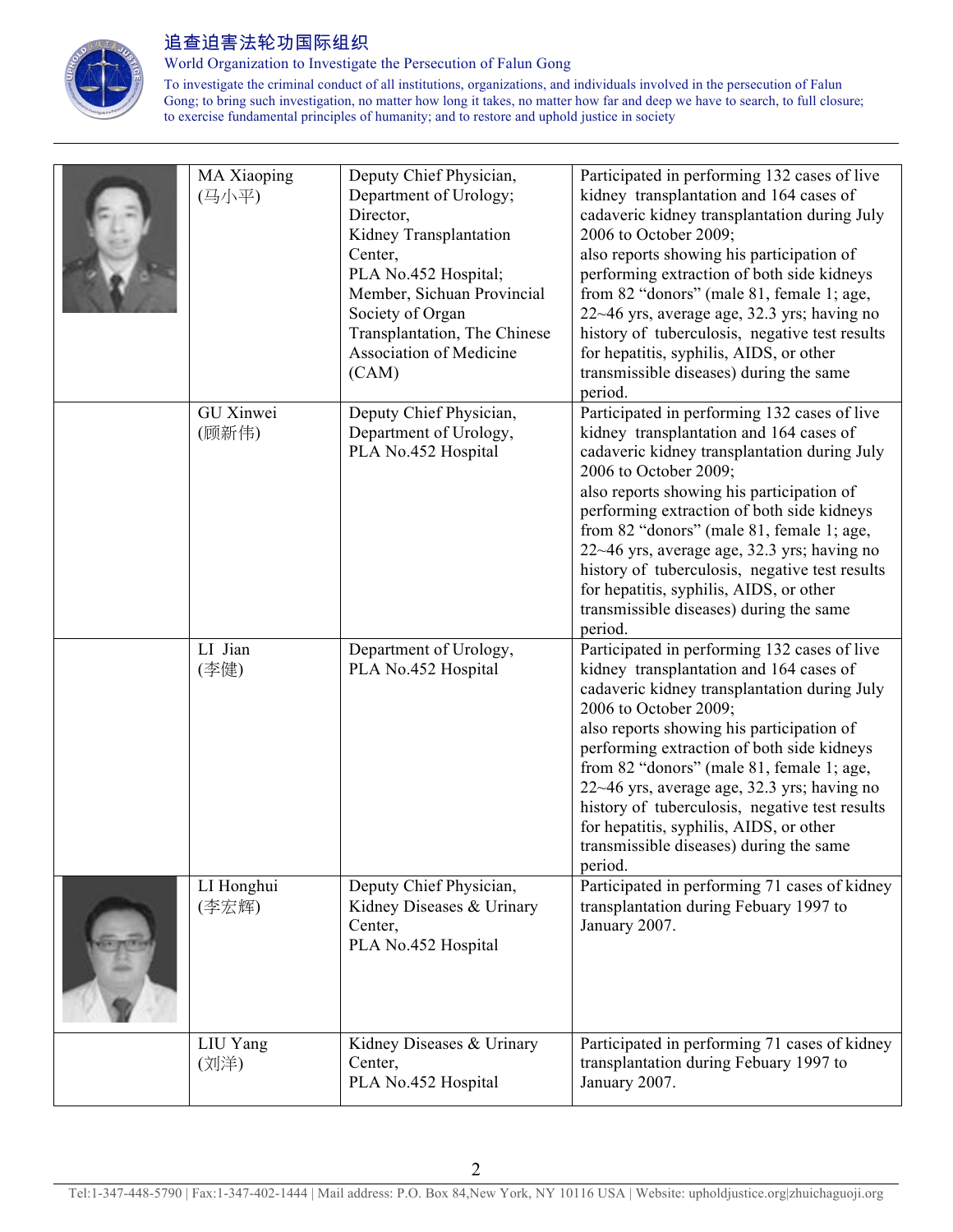

World Organization to Investigate the Persecution of Falun Gong

To investigate the criminal conduct of all institutions, organizations, and individuals involved in the persecution of Falun Gong; to bring such investigation, no matter how long it takes, no matter how far and deep we have to search, to full closure; to exercise fundamental principles of humanity; and to restore and uphold justice in society

| GU Song<br>(辜松)               | Kidney Diseases( & Urinary)<br>Center,<br>PLA No.452 Hospital | Participated in performing 8 cases of kidney<br>transplantation during January 2001 to<br>December 2003.                                                                                                                                                                                                                                                                                                                                                                                                   |
|-------------------------------|---------------------------------------------------------------|------------------------------------------------------------------------------------------------------------------------------------------------------------------------------------------------------------------------------------------------------------------------------------------------------------------------------------------------------------------------------------------------------------------------------------------------------------------------------------------------------------|
| LU Yi<br>(卢奕)                 | Kidney Diseases & Urinary<br>Center,<br>PLA No.452 Hospital   | Participated in performing 15 cases of kidney<br>transplantation during January 2005 to<br>December 2012.                                                                                                                                                                                                                                                                                                                                                                                                  |
| <b>DUAN Zhiqiang</b><br>(段志强) | Kidney Diseases & Urinary<br>Center,<br>PLA No.452 Hospital   | Participated in performing 15 cases of kidney<br>transplantation during January 2005 to<br>December 2012.                                                                                                                                                                                                                                                                                                                                                                                                  |
| GUO Yu<br>(郭瑜)                | Kidney Diseases & Urinary<br>Center,<br>PLA No.452 Hospital   | Participated in performing 15 cases of kidney<br>transplantation during January 2005 to<br>December 2012.                                                                                                                                                                                                                                                                                                                                                                                                  |
| ZHANG Wenhua<br>(张文华)         | Kidney Diseases & Urinary<br>Center,<br>PLA No.452 Hospital   | Participated in performing 15 cases of kidney<br>transplantation during January 2005 to<br>December 2012.                                                                                                                                                                                                                                                                                                                                                                                                  |
| XIAO Xinmin<br>(肖新民)          | PLA No.452 Hospital                                           | Participated in performing 6 cases of renal<br>allotransplantation during January 1990 to<br>June 2000.                                                                                                                                                                                                                                                                                                                                                                                                    |
| HU Xiaochun<br>(胡小春)          | PLA No.452 Hospital                                           | Participated in performing 6 cases of renal<br>allotransplantation during January 1990 to<br>June 2000.                                                                                                                                                                                                                                                                                                                                                                                                    |
| LI Yangbo<br>(李阳波)            | Department of Urology,<br>PLA No.452 Hospital                 | Participated in performing 132 cases of live<br>kidney transplantation and 164 cases of<br>cadaveric kidney transplantation during July<br>2006 to October 2009;<br>also reports showing his participation of<br>performing extraction of both side kidneys<br>from 82 "donors" (male 81, female 1; age,<br>22~46 yrs, average age, 32.3 yrs; having no<br>history of tuberculosis, negative test results<br>for hepatitis, syphilis, AIDS, or other<br>transmissible diseases) during the same<br>period. |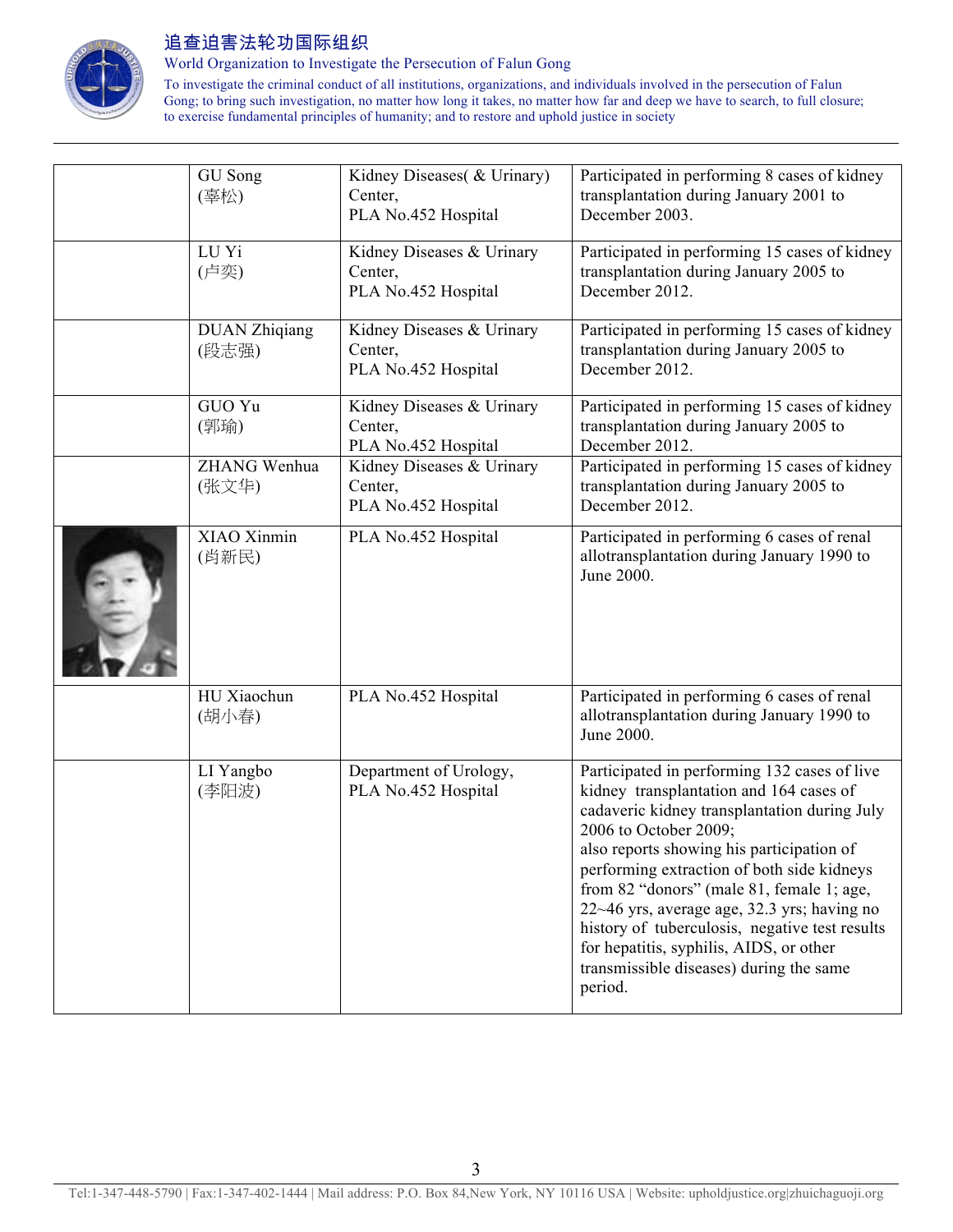

World Organization to Investigate the Persecution of Falun Gong

To investigate the criminal conduct of all institutions, organizations, and individuals involved in the persecution of Falun Gong; to bring such investigation, no matter how long it takes, no matter how far and deep we have to search, to full closure; to exercise fundamental principles of humanity; and to restore and uphold justice in society

|                                                                | ZHAO Min  | Department of Urology, | Participated in performing 132 cases of live   |  |  |
|----------------------------------------------------------------|-----------|------------------------|------------------------------------------------|--|--|
|                                                                | (赵敏)      | PLA No.452 Hospital    | kidney transplantation and 164 cases of        |  |  |
|                                                                |           |                        | cadaveric kidney transplantation during July   |  |  |
|                                                                |           |                        | 2006 to October 2009;                          |  |  |
|                                                                |           |                        | also reports showing his participation of      |  |  |
|                                                                |           |                        | performing extraction of both side kidneys     |  |  |
|                                                                |           |                        | from 82 "donors" (male 81, female 1; age,      |  |  |
|                                                                |           |                        | 22~46 yrs, average age, 32.3 yrs; having no    |  |  |
|                                                                |           |                        | history of tuberculosis, negative test results |  |  |
|                                                                |           |                        | for hepatitis, syphilis, AIDS, or other        |  |  |
|                                                                |           |                        | transmissible diseases) during the same        |  |  |
|                                                                |           |                        | period.                                        |  |  |
|                                                                | YAN Pin   | Department of Urology, | Participated in performing 132 cases of live   |  |  |
|                                                                | (严频)      | PLA No.452 Hospital    | kidney transplantation and 164 cases of        |  |  |
|                                                                |           |                        | cadaveric kidney transplantation during July   |  |  |
|                                                                |           |                        | 2006 to October 2009;                          |  |  |
|                                                                |           |                        | also reports showing his participation of      |  |  |
|                                                                |           |                        | performing extraction of both side kidneys     |  |  |
|                                                                |           |                        | from 82 "donors" (male 81, female 1; age,      |  |  |
|                                                                |           |                        | 22~46 yrs, average age, 32.3 yrs; having no    |  |  |
|                                                                |           |                        | history of tuberculosis, negative test results |  |  |
|                                                                |           |                        | for hepatitis, syphilis, AIDS, or other        |  |  |
|                                                                |           |                        | transmissible diseases) during the same        |  |  |
|                                                                |           |                        | period.                                        |  |  |
| <b>Cases conducted/Department:</b> Department of Ophthalmology |           |                        |                                                |  |  |
|                                                                | LI Mingde | Resident,              | Participated in performing at least one case   |  |  |
|                                                                | (李明德)     | Department of          | of corneal transplantation.                    |  |  |
|                                                                |           | Ophthalmology,         |                                                |  |  |
|                                                                |           | PLA No.452 Hospital    |                                                |  |  |
| <b>Back to Contents</b>                                        |           |                        |                                                |  |  |
|                                                                |           |                        |                                                |  |  |
|                                                                |           |                        |                                                |  |  |

### **2. PLA No. 59 Central Hospital (**解放军第 **59** 中心医院**)**

**Overview**: This is a "Class Three Grade A" hospital<sup>6</sup>, which was not accredited to conduct organ transplantation due to not passing the qualification review by the Ministry of Health of the PRC in 2007.

Kidney transplantation: First conducted renal allotransplantation in Honghe Prefecture and total 4 cases conducted in 1997; transplantations (including kidney's) performed in the hospital reached positive standard<sup>7,8</sup>.

Others: Department of Hepatobiliary Surgery, capable of transplantation, including hepetic failure liver transplantation<sup>9</sup>; Meixiang Geng (Chief Physician, Department of Ophthalmology), being specialized in corneal transplantation<sup>10</sup>.

(PLA No. 59 Central Hospital

Address: 147 Jianmin Road, Kaiyuan, Yunnan 661600)

| <b>Photo</b> | <b>Name</b> | <b>Title and Affiliated</b><br><b>Institution</b> | Organ Harvesting Cases Involved and/or<br><b>Organ Procurement Situation</b> |
|--------------|-------------|---------------------------------------------------|------------------------------------------------------------------------------|
|--------------|-------------|---------------------------------------------------|------------------------------------------------------------------------------|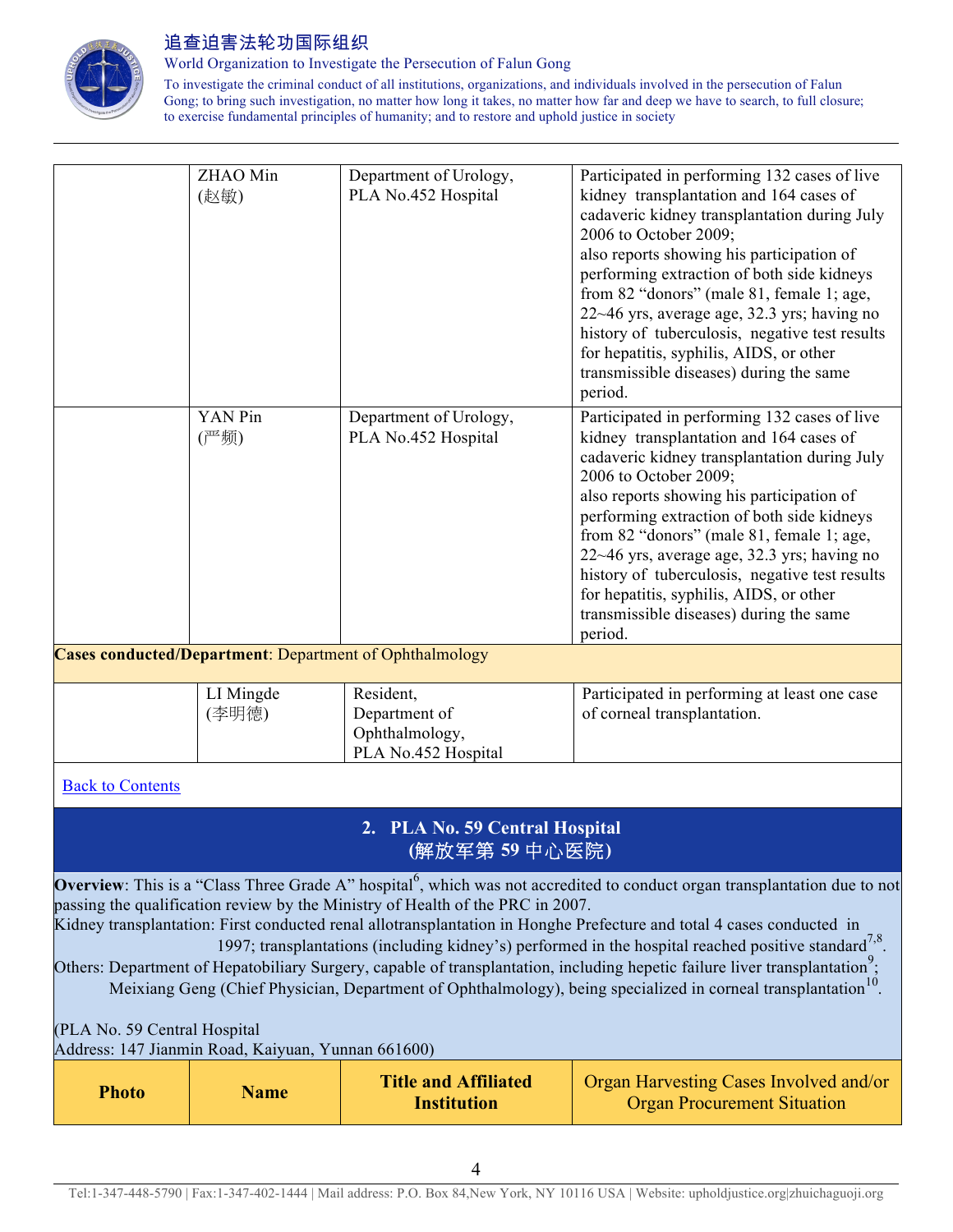

World Organization to Investigate the Persecution of Falun Gong

To investigate the criminal conduct of all institutions, organizations, and individuals involved in the persecution of Falun Gong; to bring such investigation, no matter how long it takes, no matter how far and deep we have to search, to full closure; to exercise fundamental principles of humanity; and to restore and uphold justice in society

| Cases conducted/Department: 4 cases of renal allotransplantation, conducted in 1997.                                                                                                                                                                                                                                                                                                           |                                                                |                                                                                                                         |                                                                                                         |  |  |
|------------------------------------------------------------------------------------------------------------------------------------------------------------------------------------------------------------------------------------------------------------------------------------------------------------------------------------------------------------------------------------------------|----------------------------------------------------------------|-------------------------------------------------------------------------------------------------------------------------|---------------------------------------------------------------------------------------------------------|--|--|
|                                                                                                                                                                                                                                                                                                                                                                                                | <b>WANG Yunsheng</b><br>(王云生)                                  | Deputy Chief Physician,<br>Associate Professor,<br>Director,<br>Department of Nephrology,<br>PLA No.59 Central Hospital | Specialized in kidney transplantation (the<br>number of cases, to be investigated).                     |  |  |
|                                                                                                                                                                                                                                                                                                                                                                                                |                                                                | <b>Cases conducted/Department:</b> Department of Hepatobiliary Surgery                                                  |                                                                                                         |  |  |
|                                                                                                                                                                                                                                                                                                                                                                                                | FAN Xianjun<br>(樊献军)                                           | Chief Physician, Professor,<br>Director,<br>Department of Hepatobiliary<br>Surgery,<br>PLA No.59 Central Hospital       | Participanted ever in performed liver<br>transplantation (the number of cases, to be<br>investigated).  |  |  |
|                                                                                                                                                                                                                                                                                                                                                                                                | <b>Cases conducted/Department:</b> Department of Ophthalmology |                                                                                                                         |                                                                                                         |  |  |
|                                                                                                                                                                                                                                                                                                                                                                                                | <b>GENG</b><br>Meixiang<br>(耿美香)                               | Chief Physician, Professor,<br>Department of<br>Ophthalmology,<br>PLA No.59 Central Hospital                            | Specialized in corneal transplantation (the<br>number of cases, to be investigated).                    |  |  |
| <b>Back to Contents</b>                                                                                                                                                                                                                                                                                                                                                                        |                                                                |                                                                                                                         |                                                                                                         |  |  |
|                                                                                                                                                                                                                                                                                                                                                                                                |                                                                | 3. PLA No. 44 Hospital<br>(解放军第44医院)                                                                                    |                                                                                                         |  |  |
| <b>Overview</b> : This is a "Class Three Grade A" hospital <sup>11</sup> , which was not accredited to conduct organ transplantation due to<br>not passing the qualification review by the Ministry of Health of the PRC in 2007.<br>Kidney transplantation: Performed in Department of Urology <sup>12</sup> ;<br>Liver transplantation: 3 cases conducted during April 2002 to $2003^{13}$ . |                                                                |                                                                                                                         |                                                                                                         |  |  |
| (PLA No. 44 Hospital                                                                                                                                                                                                                                                                                                                                                                           |                                                                | Address: 67 Huanghe Road, Huaxi District, Guiyang, Guizhou 550000)                                                      |                                                                                                         |  |  |
| <b>Photo</b>                                                                                                                                                                                                                                                                                                                                                                                   | <b>Name</b>                                                    | <b>Title and Affiliated</b><br><b>Institution</b>                                                                       | Organ Harvesting Cases Involved and/or<br><b>Organ Procurement Situation</b>                            |  |  |
| <b>Cases conducted/Department:</b> Department of Urology                                                                                                                                                                                                                                                                                                                                       |                                                                |                                                                                                                         |                                                                                                         |  |  |
|                                                                                                                                                                                                                                                                                                                                                                                                | <b>TIAN Qibao</b><br>(田其豹)                                     | Chief Physician,<br>Director,<br>Department of Urology,<br>PLA No.44 Hospital                                           | Participated ever in performing kidney<br>transplantation (the number of cases, to be<br>investigated). |  |  |
| Cases conducted/Department: It is the first case of liver transplantatoion in Guizhou Province, was performed in 2002;<br>and 3 cases conducted till the hospital website introduction came online.                                                                                                                                                                                            |                                                                |                                                                                                                         |                                                                                                         |  |  |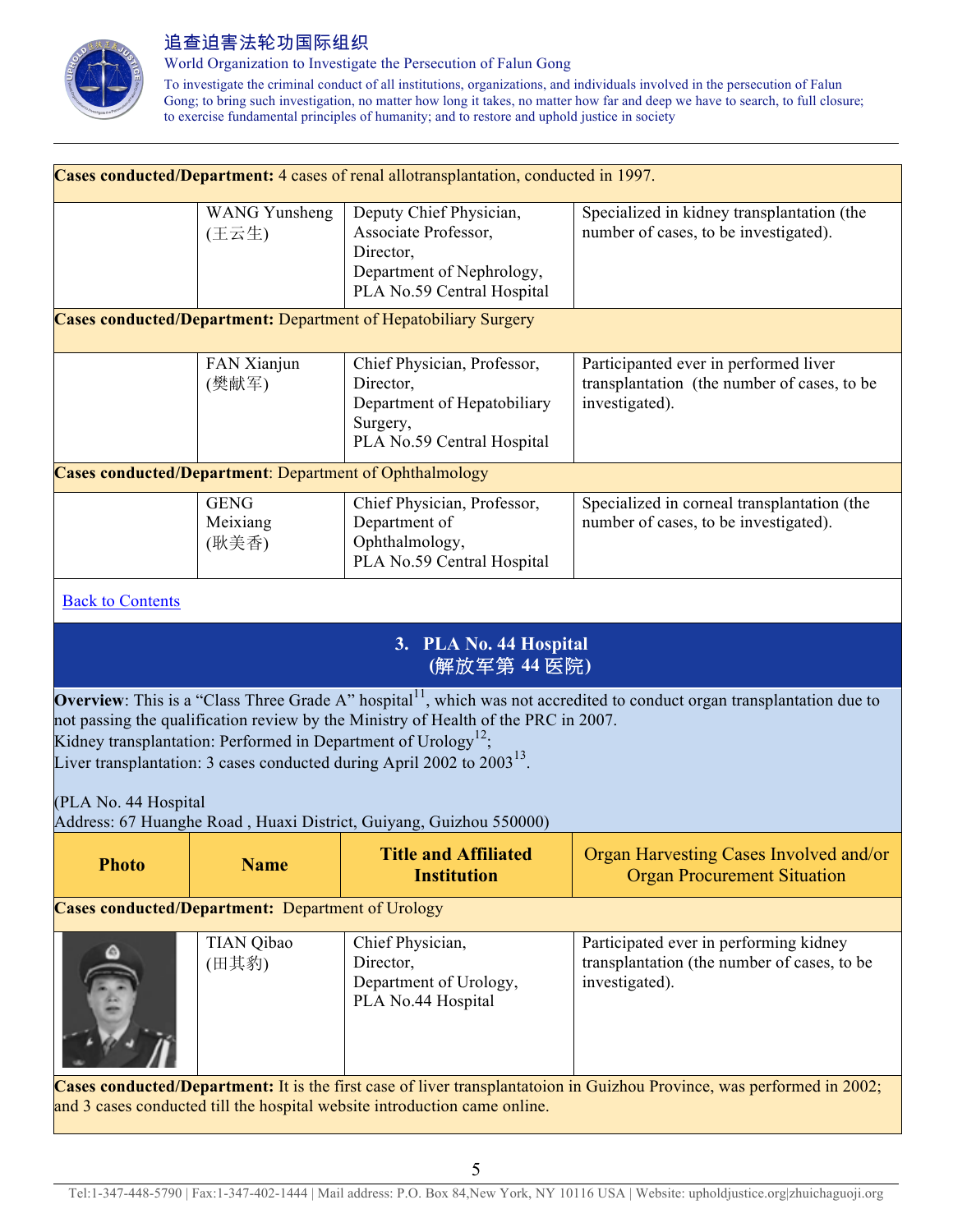

World Organization to Investigate the Persecution of Falun Gong

To investigate the criminal conduct of all institutions, organizations, and individuals involved in the persecution of Falun Gong; to bring such investigation, no matter how long it takes, no matter how far and deep we have to search, to full closure; to exercise fundamental principles of humanity; and to restore and uphold justice in society

| QIN Jianguo<br>(秦建国)  | Department of Hepatobiliary<br>Surgery,<br>PLA No.44 Hospital | Participated in performing 3 cases of liver<br>transplantation during April 2002 to 2003. |
|-----------------------|---------------------------------------------------------------|-------------------------------------------------------------------------------------------|
| <b>ZHANG Xiang</b>    | Department of Hepatobiliary                                   | Participated in performing 3 cases of liver                                               |
| (张翔)                  | Surgery, PLA No.44 Hospital                                   | transplantation during April 2002 to 2003.                                                |
| <b>HUANG Xiaofeng</b> | Department of Hepatobiliary                                   | Participated in performing 3 cases of liver                                               |
| (黄晓锋)                 | Surgery, PLA No.44 Hospital                                   | transplantation during April 2002 to 2003.                                                |
| HAN Min               | Department of Hepatobiliary                                   | Participated in performing 3 cases of liver                                               |
| (韩民)                  | Surgery, PLA No.44 Hospital                                   | transplantation during April 2002 to 2003.                                                |
| LI Yalan              | Department of Hepatobiliary                                   | Participated in performing 3 cases of liver                                               |
| (李亚兰)                 | Surgery, PLA No.44 Hospital                                   | transplantation during April 2002 to 2003.                                                |
| <b>GOU Xin</b>        | Department of Hepatobiliary                                   | Participated in performing 3 cases of liver                                               |
| (苟欣)                  | Surgery, PLA No.44 Hospital                                   | transplantation during April 2002 to 2003.                                                |
| <b>GUO Yuting</b>     | Department of Hepatobiliary                                   | Participated in performing 3 cases of liver                                               |
| (郭宇庭)                 | Surgery, PLA No.44 Hospital                                   | transplantation during April 2002 to 2003.                                                |
| HUANG Yan             | Department of Hepatobiliary                                   | Participated in performing 3 cases of liver                                               |
| (黄燕)                  | Surgery, PLA No.44 Hospital                                   | transplantation during April 2002 to 2003.                                                |

Back to Contents

## **4. PLA No. 324 Hospital (**解放军第 **324** 医院**)**

**Overview**: This is a "Class Three Grade A" general hospital<sup>14</sup>, which was not accredited to conduct organ transplantation due to not passing the qualification review by the Ministry of Health of the PRC in 2007. Kidney transplantation and some other techniques in Department of Urology, reached certain level<sup>15</sup>. The first case of relatived renal transplantation in South-Westen China was conducted by Danning SUN(Director, Department of Urology) together with over 20 physicians, the operation for more than 5 hours<sup>16</sup>.

(PLA No. 324 Hospital

Address: 29 Jianxin East Road, Jiangbei District, Chongqing 400020)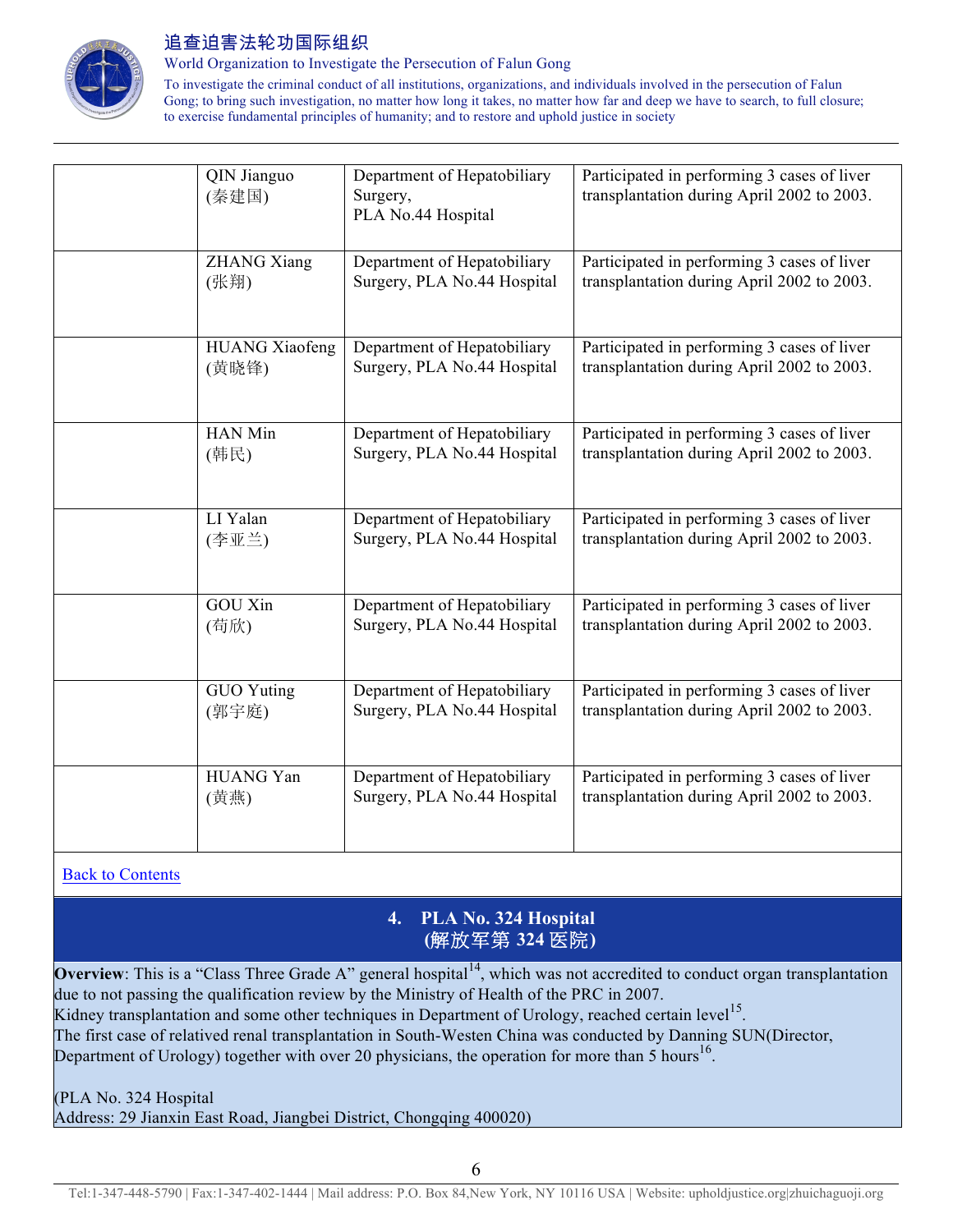

World Organization to Investigate the Persecution of Falun Gong

To investigate the criminal conduct of all institutions, organizations, and individuals involved in the persecution of Falun Gong; to bring such investigation, no matter how long it takes, no matter how far and deep we have to search, to full closure; to exercise fundamental principles of humanity; and to restore and uphold justice in society

| <b>Photo</b>            | <b>Name</b>                 | <b>Title and Affiliated</b><br><b>Institution</b>           | Organ Harvesting Cases Involved and/or<br><b>Organ Procurement Situation</b>                                              |  |
|-------------------------|-----------------------------|-------------------------------------------------------------|---------------------------------------------------------------------------------------------------------------------------|--|
|                         |                             |                                                             | <b>Cases conducted/Department:</b> 1 case kidney transplantation conducted by Department of Urology on August $7th$ 2002. |  |
|                         | WANG Qin<br>(王勤)            | Kidney Diseases & Urinary<br>Center.<br>PLA No.324 Hospital | Specialized in kidney transplantation (the<br>number of cases, to be investigated).                                       |  |
|                         | $LI$ Jing<br>(李靖)           | Kidney Diseases & Urinary<br>Center.<br>PLA No.324 Hospital | Specialized in organ transplantation (the<br>number of cases, to be investigated).                                        |  |
|                         | <b>SUN Danning</b><br>(孙丹宁) | Kidney Diseases & Urinary<br>Center.<br>PLA No.324 Hospital | Participated in performing one case of<br>kidney transplantation on August 7, 2002.                                       |  |
| <b>Back to Contents</b> |                             |                                                             |                                                                                                                           |  |

 1 Website, baike.baidu, about PLA No.452 Hospital 《百度百科》中国人民解放军第四五二医院

 《中华人民共和国国家卫生和计划生育委员会网站》2007 年 08 月 06 日"卫生部办公厅关于做好人体器官移植 诊疗科目登记工作的通知附件:1、第一批通过卫生部人体器官移植技术临床应用委员会审核医院名单"

作者: 许亚宏、肖新民、顾新伟、马小平、胡小春 (解放军第 452 医院,四川,成都,610021); 《四川医学》 2002 年 23 卷 07 期 711-712 页 "肾移植术后严重白细胞减少症的治疗"

<sup>4</sup> XU Ya-hong, XIAO Xin-min, GU Xin-wei, MA Xiao-ping, HU Xiao-chun. Experience on treatment of neumocystis carinii pneumonia after kidney transplantation: 8 cases report. Medical Journal of National Defending forces in Southwest China 2005; 15(1): 51-52.

作者: 许亚宏、马小平、李健、李宏辉、刘洋、辜松 (解放军第 452 医院肾病中心,四川,成都,610021); 《西 南国防医药》2005 年 15 卷 01 期 51-52 页 "肾移植术后合并卡氏肺囊虫肺炎的诊治体会(附 8 例报告)"

<sup>&</sup>lt;sup>2</sup> National Health and Family Planning Commission of the PRC website, about Office of the Ministry of Health Notice on Human Organ transplant Registration in Institutes Nationwide, and

Accessory 1: The First List of Hospitals Accredited by Human Organ Transplant Clinical Application Committee of the Ministry of Health (on May 23, 2007)

<sup>3</sup> XU Ya-hong, XIAO Xin-min, GU Xin-wei, MA Xiao-ping, HU Xiao-chun. Treatment for severe leucopenia after kidney transplantation. Sichuan Medical Journal 2002; 23(7): 711-712.

<sup>5</sup> MA Xiao-ping, XU Ya-hong, LI Yang-bo, LI Jian, GU Xin-wei, YAN Pin, ZHAO Min. Comparison of clinical therapeutic effect between cadaveric donor versus live related donor renal transplantation. Medical Journal of National Defending forces in Southwest China 2010; 20(8): 846-848.